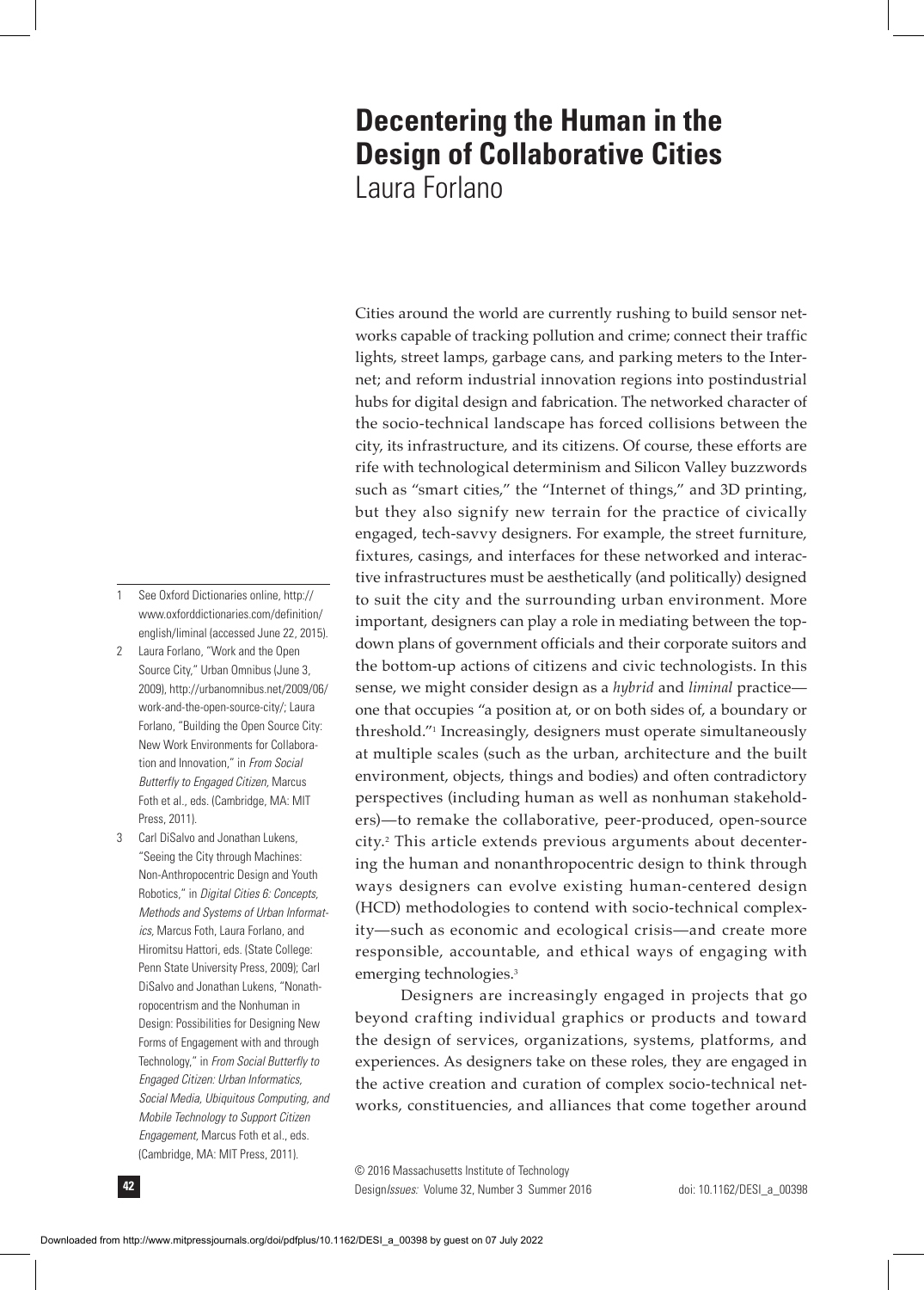problems, issues, and controversies that have distinct politics, values, and ethics. These are the artifacts of contemporary design work as it relates to collaborative citymaking for the benefit of all citizens.

As design moves out of the studio and into the city, there are many opportunities to create services, experiences, and organizational structures that can cope with the challenges of the great economic and environmental crises presently facing municipalities. Technological fixes (especially in the absence of social and organizational changes) are certainly no solution to these difficulties, but they do provide interesting avenues for experimentation and imagining in which designers might facilitate and translate knowledge across multiple stakeholders (in the tradition of participatory design) and enable cities to glimpse and grasp at their possible futures (as speculative design might suggest). However, few of today's designers trained in traditional art and design schools are equipped analytically and ethically to take on these challenges. This is in part due to the fact that design methods (at least in HCD) have often been stripped of their historical, socio-political, and theoretical context. Design methods are too often applied as a "cookie-cutter" process that can be used universally. While an investigation of the context through ethnographic methods or the like is common, there is little reflection as to whether the existing design methods are adequate for the problem at hand. The majority of designers are not trained to think critically about socio-technical problems and ethical challenges that are raised by emerging technologies. Furthermore, many designers have limited experience working on projects that defy the boundaries of a typical corporate design brief.

With the continued move to colonize all aspects of everyday life with technological applications, the best designers (especially those with some exposure to user experience design and interaction design) certainly may be in high demand, but will they be analytically equipped for the socio-technical complexities they will face? This essay revisits concepts from the field of science and technology studies (STS) that have been introduced into design theory to challenge some of the commonly used methodological frameworks of HCD. Drawing on examples from recent projects that engage with emerging technologies, I propose that purposefully decentering the human (often conceived of as a discrete individual subject) and embracing multiple and nuanced forms of hybridity offer a way of enabling designers to think and act more critically about their responsibility to design more ethical ways of living and working in cities given socio-technical complexity.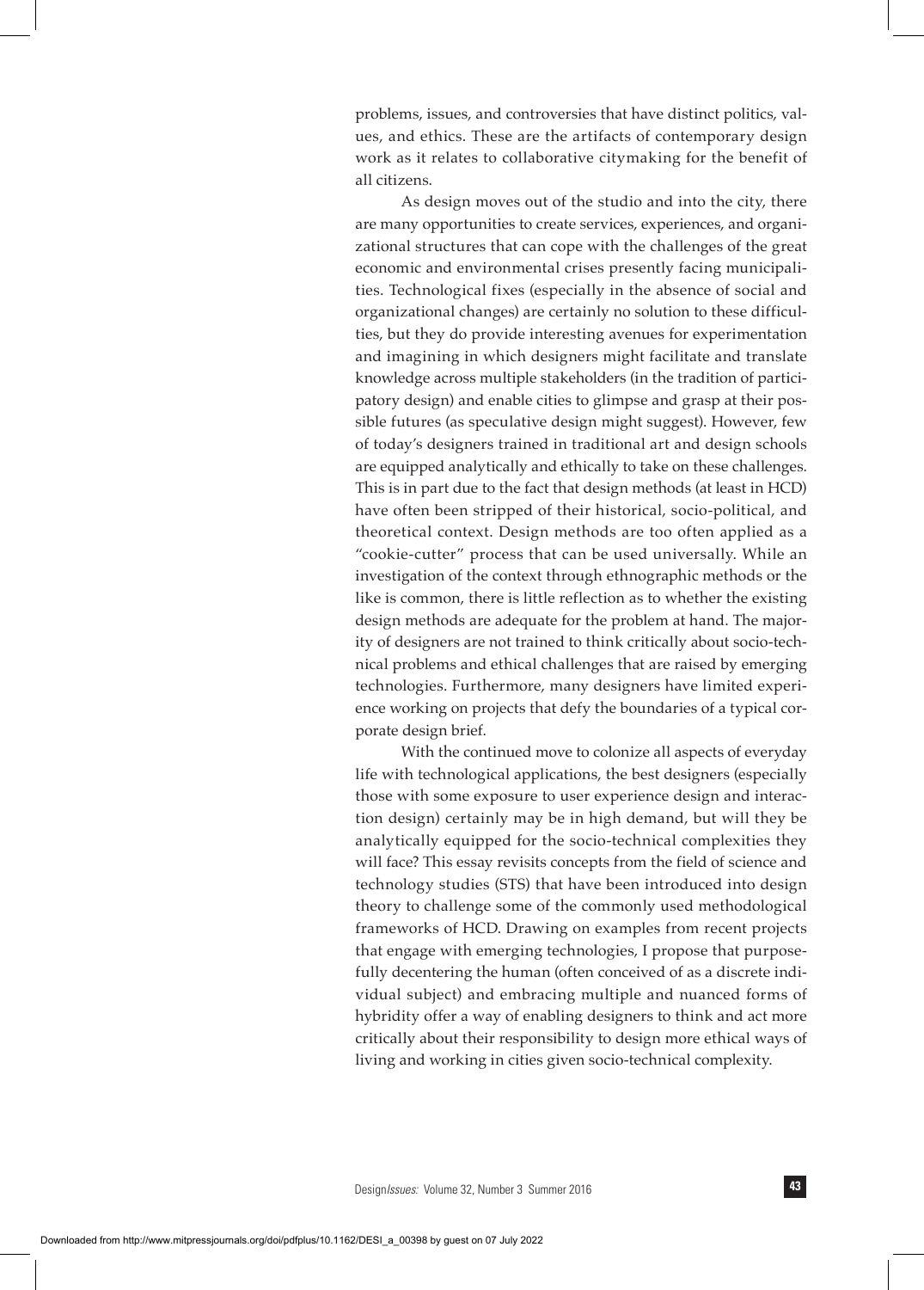#### **Design and Collaborative Citymaking**

One important site of collaborative citymaking is in the sociotechnical systems (more specifically, urban technologies) that we create, adopt, and use as well as those we reject. In the age of the so-called smart city, these urban technologies, which are mobilized for the primary purpose of creating greater efficiency and productivity, operate at a variety of scales, including municipal Wi-Fi networks, adaptive traffic signals, and even mapping applications. Rather than being understood as political in themselves, decisions around these technological black boxes take place in bureaucratic black boxes: city agencies with endless acronyms and responsibility for technology and telecommunications issues. Within these city agencies, requests for proposals are issued, vendors are reviewed, and contracts are awarded with little notice or care from citizens. Yet within these walls, cities are being made through the socio-technical systems that are being designed.

Drawing on examples from design, social science, and information science, I have written previously about the ways terminology, principles, and objectives from computer science such as seamlessness, ubiquity, invisibility and "anytime, anywhere" make their ways into common parlance among civic leaders as a means of advancing the values associated with the smart city.4 These rational corporate values embedded in urban technologies favor productivity over leisure, efficiency over delay, control over serendipity, and speed over pause. They succeed in creating smooth cities rather than acknowledging the everyday frictions and tensions that arise in densely populated urban spaces.5 They decide who is included and who is excluded. They often directly contradict the social practices of citizens.

In the field of design, the HCD philosophy, which incorporates ethnographic field research and qualitative interviews to empathize with users and understand their needs, has been an important shift in the ways images, products, and technologies have been produced.6 However, collaborative citymaking, which requires curating convening networks, constituencies, and alliances of diverse stakeholders, suggests a different role for designers. Collaborative citymaking is a philosophical inquiry in which politics, values, and ethics are central. As such, designers must be able to engage with socio-political questions and frameworks to create the conditions for the formation of networks around important urban issues. This requires the ability to think critically and generatively. Designers must engage more deeply with the social sciences to avoid reinventing the wheel, and then they must go ahead and prototype and iterate new versions of the proverbial urban wheel. Designers are integrators of knowledge by their nature, but it is difficult to think critically and generatively at the same time. To be successful, collaborative citymaking must draw

- 4 Laura Forlano, "Digital Materiality and the New Geographies of Media Cities" (paper presented at MediaCities, Buffalo, NY, 2013); Paul Dourish and Genevieve Bell, *Divining a Digital Future: Mess and Mythology in Ubiquitous Computing* (Cambridge, MA: MIT Press, 2011); Laura Forlano, "Making Waves: Urban Technology and the Coproduction of Place," *First Monday* 18, no. 11 (2013).
- 5 Jerry Kang and Dana Cuff, "Pervasive Computing: Embedding the Public Sphere," *Washington and Lee Law Review* 65 (2005).
- 6 Tony Fry has discussed the social construction of need and the role of designers in generating needs in Tony Fry, "Against an Essential Theory of 'Need': Some Considerations for Design Theory," *Design Issues* 8, no. 2 (Spring 1992).

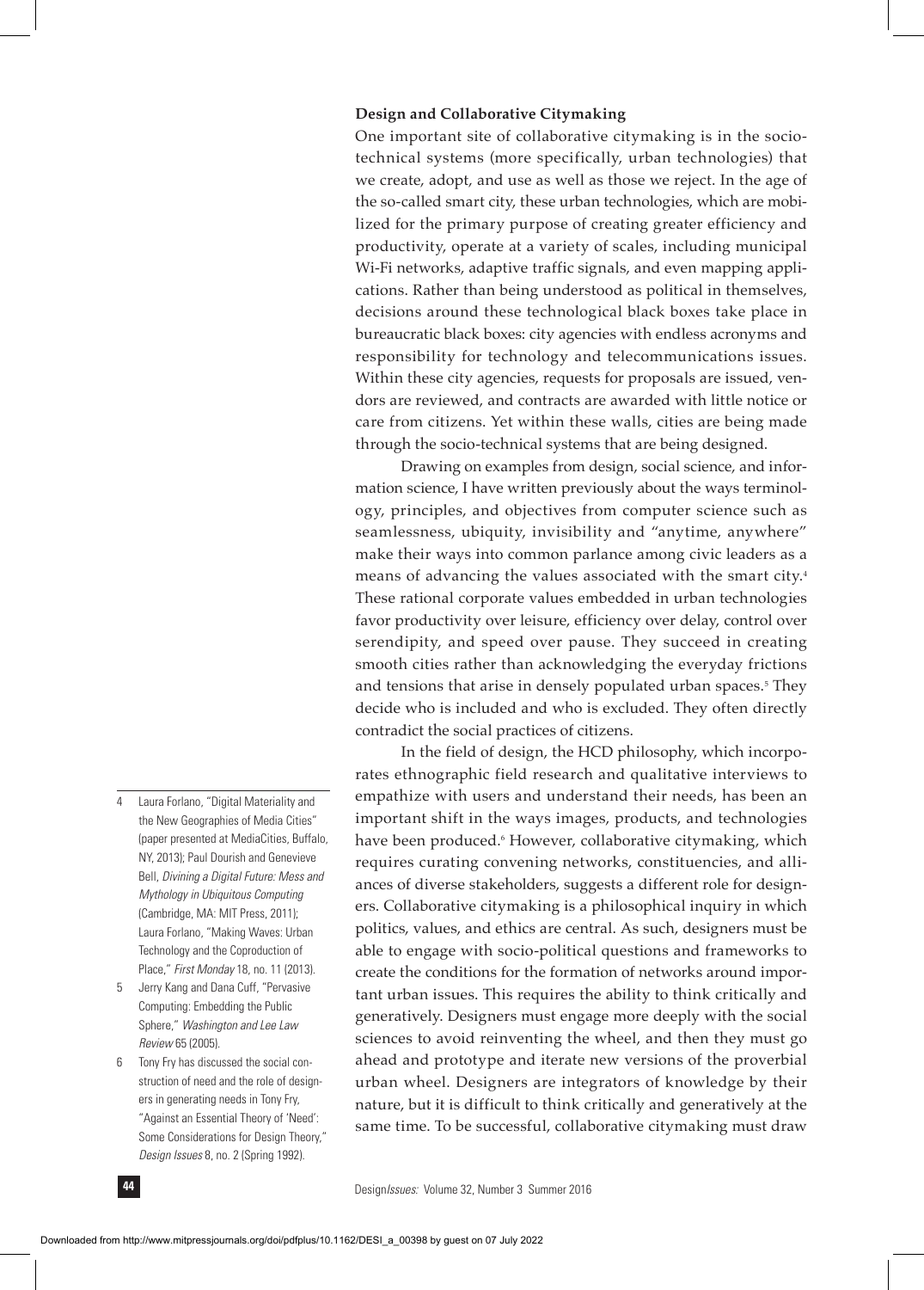on a range of design traditions and methodologies, including the lab, field research, and art traditions.7 In particular, the integration of codesign and participatory design with critical and speculative design offer exciting prospects for collaborative citymaking.<sup>8</sup>

HCD is concerned with the relationship between people, technology, and business; the identification of the needs of users; and the creation of desirable, possible, and viable solutions. While HCD and aligned practices (such as user experience design) have been widely applied in some fields, there are still many opportunities for its application and development, for example, architecture, healthcare, and (almost counterintuitively) fashion design. Because of its innate orientation toward the future, belief in "the new," and embrace of problem solving, design often seems to be blatantly technologically deterministic in its approach. Although design has cultivated a culture of critique (not unlike architecture or the arts), there is considerably less reflection on the role of the designer herself in completely rethinking the design brief (and the socio-political values of the client), considering prior design precedents and forging toward particular visions of the future. The intensifying complexity of socio-technical systems make it illogical to continue applying the same models and methods, which have often been stripped of their specific contexts and politics. Rather, it is necessary to derive new frameworks that can cope with complexity in a time of great economic and environmental crisis.

#### **Entanglements between STS and Design**

The fields of STS and design have had a productive engagement since at least the late 1990s. However, if design is to move beyond the application of methods in discrete areas of practice (graphics, products, interactions, services) and toward a deeper, richer, more critical philosophical engagement with the world, it must create more generative engagements between STS theory and design practice. What follows is a brief overview of some of the most relevant articles from *Design Issues* that have introduced STS concepts to design scholarship over the past 20 years.

In an article "The Things That Matter," Verbeek and Kockelkoren declare, "Things have been rediscovered," referring to a series of useful concepts from STS such as artifacts, delegation, durability, the nonhuman, scripts, and materialism.9 In 2004, *Design Issues* held a symposium, "Design by Society: Science and Technology Studies and the Social Shaping of Design," which resulted in a special issue. In their introduction to the special issue, Woodhouse and Patton explain the notion of design by society: (1) there are no simple boundaries between "what counts as design, or who engages in it"; (2) "social norms, values, and assumptions are reproduced—often unintentionally in the products of design"; (3) the social costs of innovation, social equity, and public outcomes of

- 7 Ilpo Koskinen et al., *Design Research through Practice: From the Lab, Field, and Showroom* (New York: Elsevier, 2011).
- 8 Elizabeth B.-N. Sanders and Pieter Jan Stappers, "Co-Creation and the New Landscapes of Design," *CoDesign* 4, no. 1 (2008); Douglas Schuler and Aki Namioka, *Participatory Design: Principles and Practices* (Hillsdale, NJ: Erlbaum Associates, 1993); Anthony Dunne and Fiona Raby, *Speculative Everything: Design, Fiction, and Social Dreaming* (Cambridge, MA: MIT Press, 2013).
- 9 Peter-Paul Verbeek and Petran Kockelkoren, "The Things That Matter," *Design Issues* 14, no. 3 (Summer 1998): 1.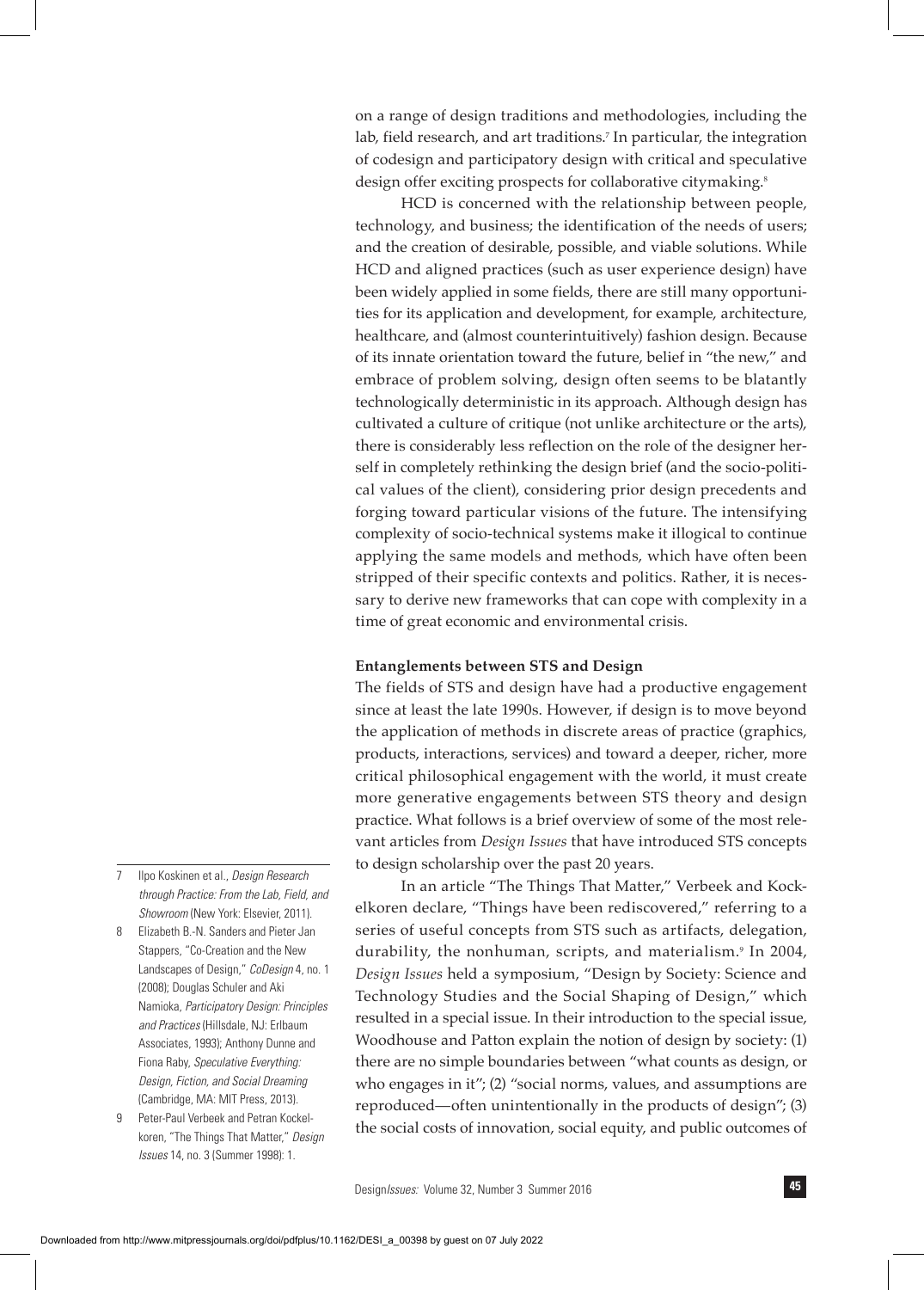- 10 E. Woodhouse and J. Patton, "Design by Society: Science and Technology Studies and the Social Shaping of Design," *Design Issues* 20, no. 3 (Summer 2004): 2–3.
- 11 Jesse S. Tatum, "The Challenge of Responsible Design," *Design Issues* 20, no. 3 (Summer 2004), 66–80.
- 12 Geoff Mulgan, "Social Innovation: What It Is, Why It Matters and How It Can Be Accelerated," Young Foundation, Skoll Centre for Social Entrepreneurship, Oxford Said Business School, 2007.
- 13 Jack Ingram, Elizabeth Shove, and Matthew Watson, "Products and Practices: Selected Concepts from Science and Technology Studies and from Social Theories of Consumption and Practice," *Design Issues* 23, no. 2 (Spring 2007).
- 14 Bruno Latour, *Reassembling the Social: An Introduction to Actor-Network-Theory* (Oxford: Oxford University Press, 2005).
- 15 Trevor J. Pinch and Wiebe E. Bijker, "The Social Construction of Facts and Artefacts: Or How the Sociology of Science and the Sociology of Technology Might Benefit Each Other," *Social Studies of Science* 14, no. 3 (1984); Marc Steen, "Human-Centered Design as a Fragile Encounter," *Design Issues* 28, no. 1 (Winter 2012): 1.
- 16 Bruce Archer, "The Nature of Research," *Co-Design* 2, no. 11 (1995); Richard Buchanan, "Declaration by Design: Rhetoric, Argument, and Demonstration in Design Practice," *Design Issues* 2, no. 1 (Spring 1985); Christopher Frayling, *Research in Art and Design* (London: Royal College of Art London, 1993); J. Bardzell, S. Bardzell, and L. K. Hansen, "Immodest Proposals: Research through Design and Knowledge" (paper presented at the CHI'15: World Conference on Human Factors in Computing Systems, Seoul, Korea, 2015).
- 17 Philip Agre, "Toward a Critical Technical Practice: Lessons Learned in Trying to Reform Ai," in *Bridging the Great Divide: Social Science, Technical Systems, and Cooperative Work* (Mahwah, NJ: Erlbaum, 1997); Owen B. Chapman and Kim Sawchuk, "Research-Creation: Intervention, Analysis and 'Family Resemblances,'" *Canadian Journal of Communication* 37, no. 1 (2012); Herbert J. Gans, "Public Ethnography;

design processes should be "identified, deliberated and mitigated earlier rather than later" in the design process.<sup>10</sup> This is approach encourages the field of design to consider issues of participation and social norms as well as what now might be called design for social innovation.

Tatum draws on STS to ask questions about responsibility, accountability, and ethics in the field of design.<sup>11</sup> Specifically, he outlines the following STS principles: "Underdetermination of science and technology. Vast realm of technological and socio-cultural possibility. Consequentiality of technology choice. Political construction of technology. Competing images of the world. Discursive significance of 'ultimate ends.' Design as an embrace of selected patterns." Despite the growing interest in design for social innovation, which necessitates more democratic design processes to bridge concerns across multiple stakeholders, there has been little substantial development of the importance of values and ethics within the field of design and in particular within design curriculums.12 Curriculums tend to focus on the methods of how to do design, rather than the theory of why to do design or the specific socio-political contexts in which different design methods were produced and applied. In addition, enthusiasm around what is now derided as "design thinking" has been extremely high in the past decade, so new graduates are quickly hired into corporations without a need for a deeper reflection around their practice. Tatum reframes the often cited goals of HCD—to create what is desirable (responding to human need), possible (technically), and viable (financially)—by replacing what is viable in the business sense with what is responsible in the moral sense.

Ingram, Shove, and Watson draw on a variety of STS concepts—acquisition, scripting, appropriation, assembly, normalization, and practice—to argue for a cyclical model of design and consumption (one might also add to this list the importance of disposal).13 Steen incorporates STS theory (such as actor-network theory) with participatory design to highlight the role of ethics in design.14 Drawing on the social construction of technology, he develops the idea that HCD is a "fragile encounter" in which there are opportunities for openness (divergence and generative) and closure (convergent and evaluative), but where there is an inherent bias toward closure.15

Design scholars have long argued that design is a practice-based approach to knowledge building.<sup>16</sup> Similarly, in computer science, scholars have described a critical technology practice situated between craft and critique and, more recently, in the social sciences and humanities, scholars have been exploring nontraditional modes of discovery such as research creation, critical making, public ethnography, and inventive methods.<sup>17</sup>

Design*Issues:* Volume 32, Number 3 Summer 2016 **46**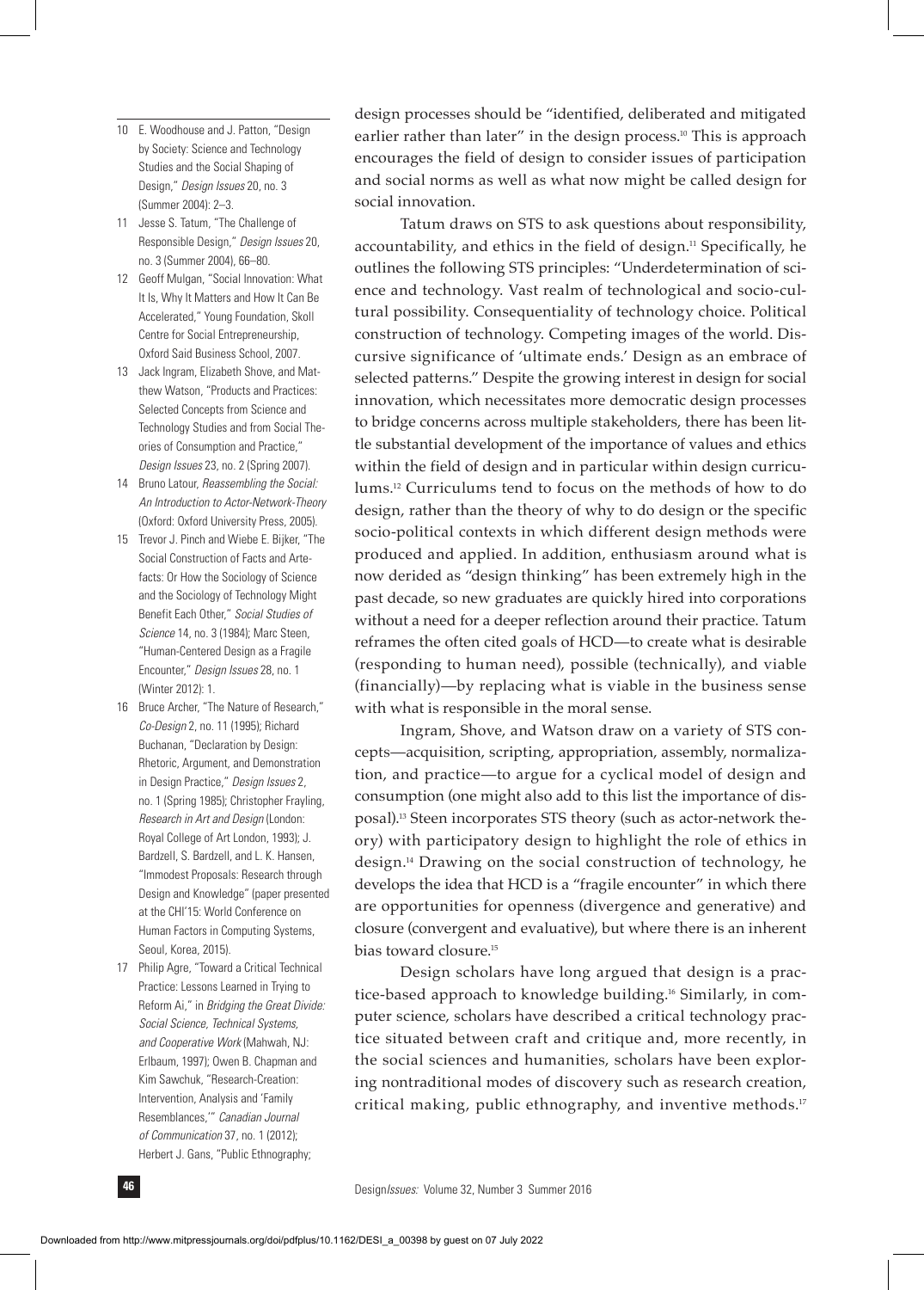Matt Ratto, "Critical Making: Conceptual and Material Studies in Technology and Social Life," *Information Society* 27, no. 4 (2011); Celia Lury and Nina Wakeford, *Inventive Methods: The Happening of the Social* (New York: Routledge, 2012). 18 Tim Ingold, "Bringing Things to Life: Creative Entanglements in a World of

Ethnography as Public Sociology," *Qualitative Sociology* 33, no. 1 (2010);

- Materials," World 44 (2010). 19 Laura Watts, "The Design Mailboat," http://www.sand14.com/?p=277; Kat Jungnickel, "Bikes & Bloomers. Research Website for the ESRC Funded 'Freedom of Movement: The Bike, Bloomer and Female Cyclist and Late Nineteenth Century Britain," http://bikesandbloomers. com; Jonathan Belman et al., "Grow-a-Game: A Tool for Values Conscious Design and Analysis of Digital Games" (paper presented at the Proceedings of DiGRA 2011 Conference: Think Design Play, Hilversum, The Netherlands, 2011); Jackie Orr, *Panic Diaries: A Genealogy of Panic Disorder* (Durham, NC: Duke University Press, 2006); Bruno Latour and Peter Weibel, *Making Things Public: Atmospheres of Democracy* (Cambridge, MA: MIT Press, 2005); Anthony Townsend, Laura Forlano, and Antonina Simeti, "Breakout! Escape from the Office: Situating Knowledge Work in Sentient Public Spaces," in *Sentient City,* M. Shepard, ed. (Cambridge, MA: MIT Press, 2011); Anna Greenspan, Silvia Lindtner, and David Li, "Hacked Matter," http://www.hackedmatter.com; Yanni Loukissas et al., "DigitalSTS and Design," http://stsdesignworkshop. tumblr.com.
- 20 Latour and Weibel, *Making Things Public;* Carl DiSalvo, "Design and the Construction of Publics," *Design Issues* 25, no. 1 (Winter 2009).
- 21 Albena Yaneva, "Making the Social Hold: Towards an Actor-Network Theory of Design," *Design and Culture* 1, no. 3 (2009).

While theorists in science and technology studies engage in philosophical discussions about the importance of objects, artifacts, and things in mediating socio-technical processes, they do not typically engage in the generative act of creating new things (with several notable exceptions).18 However, this is changing; more recently, scholars engaged in the material practices have produced artifacts, performances, exhibits, and workshops and events.19 These engagements can serve as moments in which publics and constituencies are mobilized around matters of concern and scientific controversies.<sup>20</sup>

For example, there has been interest in exploring the world of design as a site for field research, as a scholarly identity, and as a methodology that emphasizes visual sense making, hands-on prototyping, and collaboration.<sup>21</sup> Over the past two years, there have been a number of activities—workshops and exhibits ("Experiments in [and out of] the Studio," "digitalSTS and Design"), new open-access journals (such as *Demonstrations*) and special issues in design journals (such as *CoDesign*), book chapters (*The Handbook of Science and Technology Studies*), book projects (such as the in progress digitalSTS handbook, of which I am a coeditor)—that continue to deepen the relationship between STS and design.22 For the first time, the upcoming Society for the Social Studies of Science has introduced a new meeting format and awards for making and doing "to share scholarly practices of participation, engagement, and intervention in their fields of study."<sup>23</sup>

#### **Decentering the Human**

While STS concepts have traveled into design scholarship, it is more difficult to assess their impact on the practice of design. For the most part, as evidenced by their rich, ethnographic studies of scientific laboratories and the development of specific technologies, the work of STS scholars is to describe the social construction of technology and the socio-technical nature of systems, organizations, and infrastructures. Such studies often refer to the affordances and constraints of particular technologies as they are invented, appropriated, and used.<sup>24</sup> If "artifacts have politics," as Winner's paper famously asked, then how might we design socio-technical systems that embody our sense of ethics, values, and responsibility?25

One of the main contributions of STS theory has been the rejection of discrete binary categories such as science/society, human/nonhuman, digital/material, subject/object, nature/culture, private/public, and individual/collective.<sup>26</sup> Instead, for STS scholars, the world is made up of hybrids, assemblages, and collectives that are composed of human and nonhumans that act and organize together, sharing the delegation of power and agency as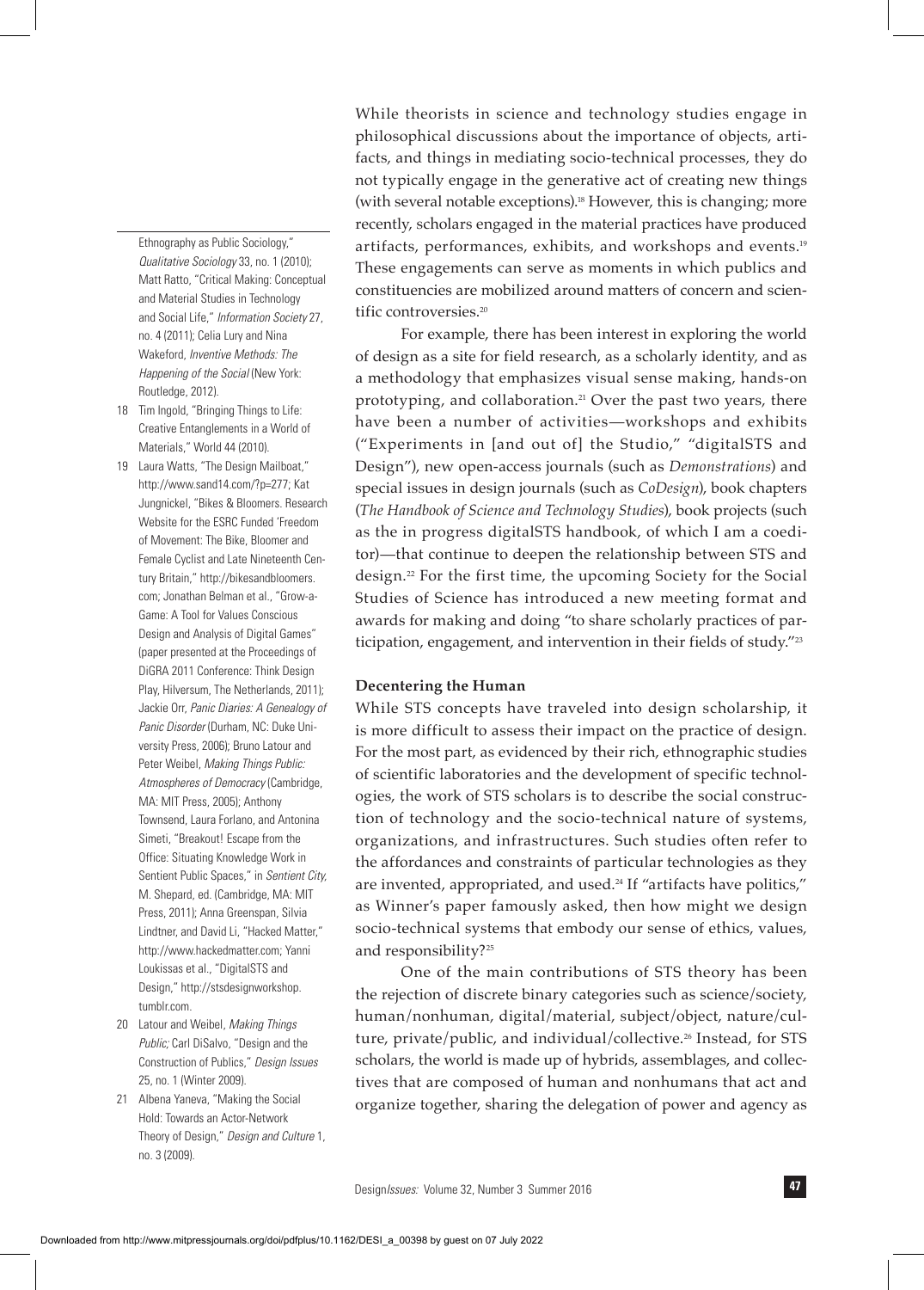- 22 Laura Forlano et al., "Experiments in (and out of) the Studio: Art and Design Methods for Science and Technology Studies" (2012), https://www.academia. edu/2527061/Experiments\_in\_and\_out\_ of\_the\_studio\_Art\_and\_design\_meth ods\_for\_Science\_and\_Technology\_Studies\_2012\_; Loukissas et al., "DigitalSTS and Design."
- 23 See http://www.4sonline.org/meeting/ sts\_making\_and\_doing\_call\_for\_submissions (accessed June 26, 2015).
- 24 Donald A. Norman, The Design of Everyday Things (New York: Doubleday, 1990); J. J. Gibson, "The Theory of Affordances," in *Perceiving, Acting and Knowing,* R. Shaw and J. Bransford, eds. (New York: Wiley, 1977).
- 25 H. Nissenbaum, "How Computer Systems Embody Values," *Computer* 34, no. 3 (2001); Langdon Winner, "Do Artifacts Have Politics?," in *The Whale and the Reactor: A Search for Limits in an Age of High Technology,* Langdon Winner, ed. (Chicago: University of Chicago Press, 1986); Mary Flanagan and Helen Nissenbaum, *Values at Play in Digital Games* (Cambridge, MA: MIT Press, 2014).
- 26 Donna Jeanne Haraway, "A Cyborg Manifesto: Science, Technology, and Socialist-Feminism in the Late Twentieth Century," in *Simians, Cyborgs and Women: The Reinvention of Nature* (New York: Routledge, 1991).
- 27 Bruno Latour, "Where Are the Missing Masses? A Sociology of Few Mundane Objects," in *Shaping Technology/Building Society: Studies in Sociotechnical Change,* W. E. Bijker and J. Law, eds. (Cambridge, MA: MIT Press, 1992).
- 28 Ian Bogost, *Alien Phenomenology, or What It's Like to Be a Thing* (Minneapolis: University of Minnesota Press, 2012).
- 29 Latour, "Where Are the Missing Masses?," 232.
- 30 Bruno Latour, *We Have Never Been Modern* (Hemel Hempstead, UK: Harvester Wheatsheaf, 1993), 13.

understood by actor-network theory.<sup>27</sup> Other theoretical traditions, such as new materialism and object-oriented ontology, share this attribution of agency to things.<sup>28</sup> More recently, terms such as the anthropocene have been adopted to capture the inseparability of humans and nature, which has important ramifications on how we think about environmental sustainability.

Here it is useful to revisit some of the reasoning behind the recombination of discrete binary categories around the human/ nonhuman divide. Latour states:

We have been able to delegate to nonhumans not only force as we have known it for centuries but also values, duties, and ethics. It is because of this morality that we, humans, behave so ethically, no matter how weak and wicked we feel we are. The sum of morality does not only remain stable but increases enormously with the population of nonhumans. It is at this time, funnily enough, that moralists who focus on isolated socialized humans despair of us—us meaning of course humans and their retinue of nonhumans.29

Given the socio-technical complexity of the current period and the enthusiasm for design, it would seem that we have more opportunities to delegate values, duties, and ethics to nonhumans. To expand on this concept, in *We Have Never Been Modern,* Latour discusses the birth of nonhumanity:

> Modernity is often defined in terms of humanism, either as a way of saluting the birth of "man" or as a way of announcing his death. But this habit itself is modern, because it remains asymmetrical. It overlooks the simultaneous birth of "nonhumanity"—things, or objects, or beasts—and the equally strange beginning of a crossed-out God, relegated to the sidelines. Modernity arises first from the conjoined creation of those three entities, and then from the masking of the conjoined birth and the separate treatment of the three communities while, underneath, hybrids continue to multiply as an effect of this separate treatment. The double separation is what we have to reconstruct: the separation between humans and nonhumans on the one hand, and between what happens "above" and what happens "below" on the other.30

Latour's point about reconstructing what happens above with what happens below can also be applied to the ways citymaking is currently being discussed as an opposition between top-down



Design*Issues:* Volume 32, Number 3 Summer 2016 **48**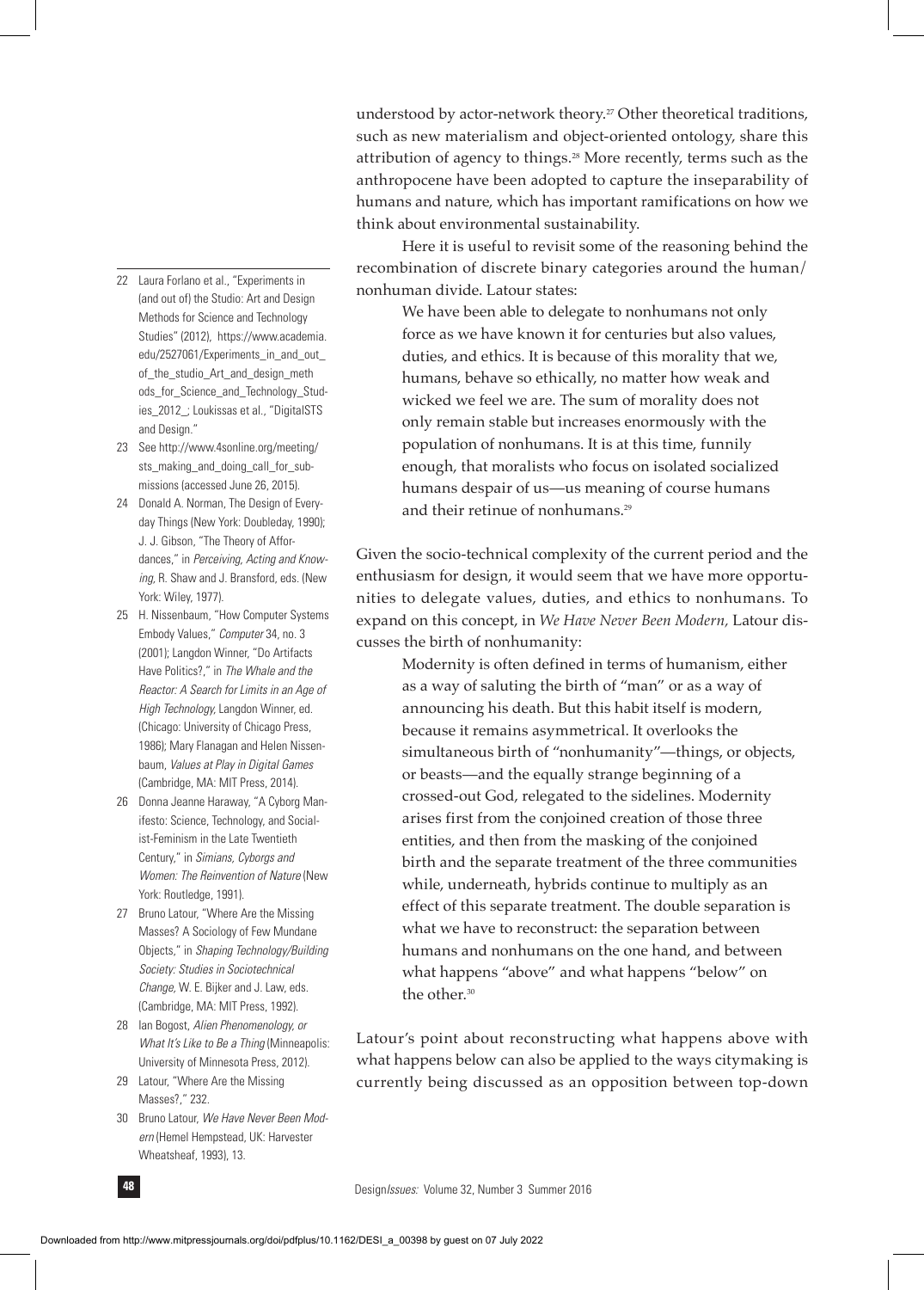(often framed as government and large private sector players such as technology companies) and bottom-up strategies (i.e., civic technologists). Rather, designers can operate as mediators of these forces and advocates for less visible nonhuman stakeholders.

As Suchman points out, the "ongoing project of unsettling binary oppositions" has been central to feminist STS and postcolonial scholarship with respect to philosophical critique of the categories around sex and gender. She states:

The study of those connections includes a concern with the labors through which particular assemblages of persons and things come into being, as well as the ways in which humans or nonhumans, cut off from the specific sites and occasions that enliven them, become fetishized. In the latter process, social relations and labors are obscured, and artifacts are mystified.31

Introna has also discussed Latour's argument with respect to the inseparability of humans and nonhumans in detail. Specifically, he highlights Latour's reference to the "common history" of humans and nonhumans and the ways action, intentionality, and morality are distributed through a network.<sup>32</sup>

Beyond STS but in many ways still aligned with actornetwork theory, in the humanities, (more specifically, in the branch of philosophy known as object-oriented ontology and speculative realism), the notion of hyperobjects has been introduced by Morton to account for a particular kind of nonhuman actor. Hyperobjects suggest "scalar dilemmas" that are simultaneously intimate and extraterrestrial. They are viscous, nonlocal, spatially and temporally fluid, and phased—for example, the BP Deepwater Horizon oil spill in 2010 or the Fukushima nuclear disaster in Japan in 2011.<sup>33</sup>

In beginning to apply these theories to the practice of design, DiSalvo and Lukens argue for a nonanthropocentric approach in which humans are "a single factor in a larger system of relations and interactions between humans and nonhumans." The human "does not disappear: it becomes one entity among many entities, all of which are granted legitimacy in a kind of radical pluralism among objects and things, human and otherwise."<sup>34</sup> They argue that from an applied perspective, "a nonanthropocentric approach would broaden the research and design endeavors to include situational conditions that may impact human experience, but that are beyond the attribution of agency or responsibility to discrete human acts and desires," and, from an ethical perspective, it is important to consider nonhumans to avoid negative impacts on other species and the environment.<sup>35</sup> They

- 32 Lucas D. Introna, "Towards a Post-Human Intra-Actional Account of Sociomaterial Agency (and Morality)," in *The Moral Status of Technical Artefacts* (New York: Springer, 2014).
- 33 Timothy Morton, *Hyperobjects: Philosophy and Ecology after the End of the World* (Minneapolis: University of Minnesota Press, 2013).
- 34 DiSalvo and Lukens, "Nonathropocentrism and the Nonhuman in Design."
- 35 DiSalvo and Lukens, 2.

<sup>31</sup> Lucy Suchman, "Feminist STS and the Sciences of the Artificial," in *New Handbook of Science and Technology Studies* (Cambridge, MA: MIT Press, 2007), 140.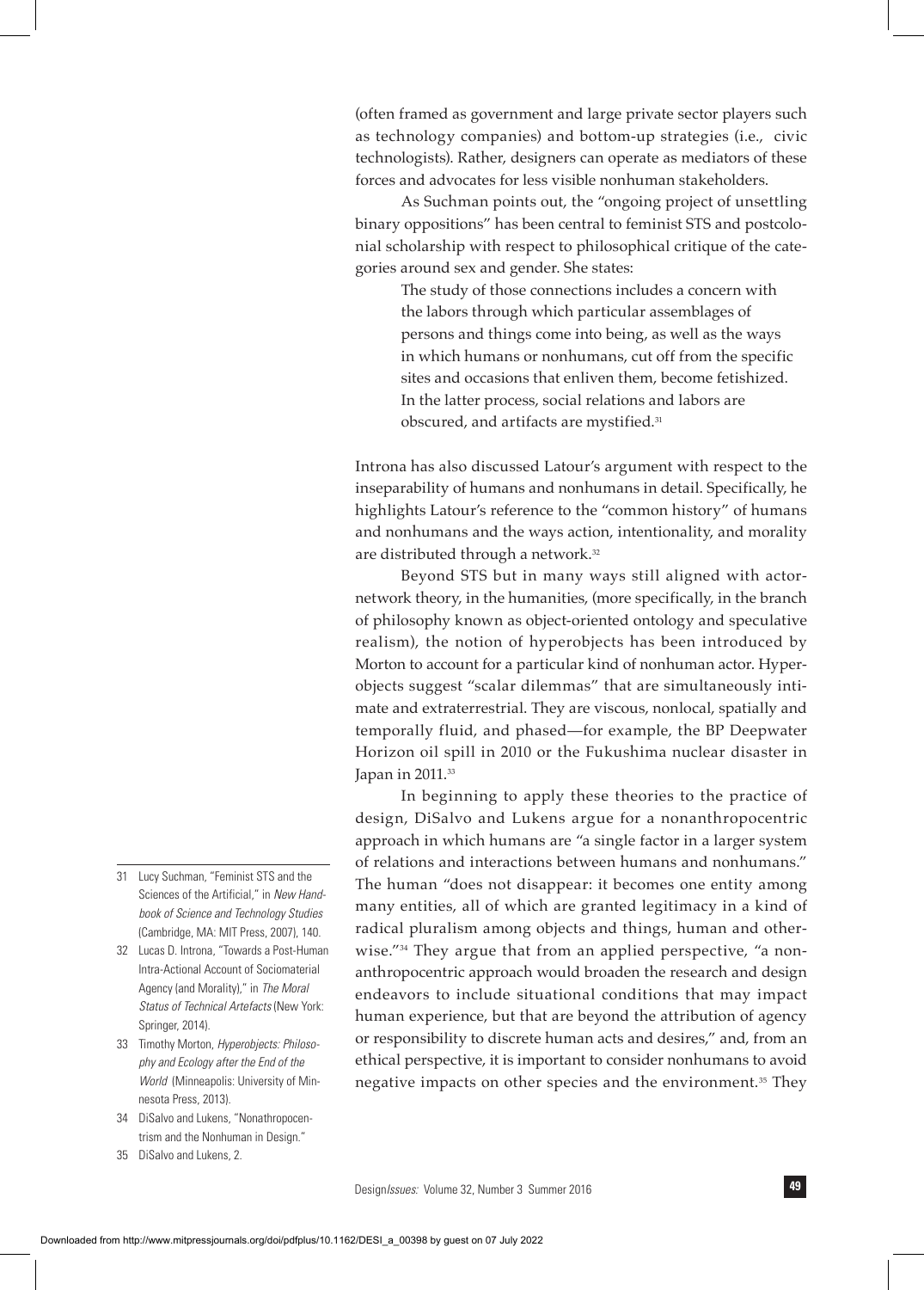offer a range of design possibilities and examples of projects that apply nonanthropocentrism to the practice of various design approaches through a deeper engagement with the agency, form, and senses of nonhumans.

The vast majority of examples from design projects are still within the realm of artistic practice and/or academic scholarship. How might we further expand the application of nonanthropocentric design to the broader practice of HCD beyond niche academic conversations? The potential of nonanthropocentric design surely goes far beyond what is today considered "sustainable design," which might be understood as fulfilling human needs with incrementally more sustainable products and services. Instead, nonanthropocentric design could radically shift our experience of the world and allow us to dramatically reevaluate our "needs" and, instead, find pathways toward asking the right questions of corporations, governments, and of ourselves as designers. Designers who consider the nonhuman might find themselves reorganizing entire social and environmental systems. How might we—through the eyes of the nonhuman—marry approaches from HCD along with participatory design and speculative design, which have long been considered at odds with one another, and what impact might this have?

## **Moving Beyond the Meat Sack**

At a recent conference on "Algorithms and Accountability" (New York University, February 2015), legal scholar James Grimmelman gave a presentation on copyright and human readers versus digital readers of text, such as bots. He exclaimed (and I promptly tweeted), "Humanism and 'the meat sack' as a dominant perspective of thinking about technology is problematic." This statement helps shed light on how human-centered modes of thinking (including HCD) are insufficient in coping with current legal and socio-economic challenges. As such, design must explore and recombine theoretical perspectives from other fields such as STS, which offers such a deep reflection on the importance of the nonhuman and the nonanthropocentric point of view. By taking these approaches seriously, design can develop relevant methods that build on its rich, diverse history to pose relevant questions about socio-technical dilemmas and controversies and prototype alternative possible futures.

While HCD (grounded in psychology, computer science, and engineering) is primarily concerned with problem solving, participatory design (drawing on anthropology and sociology) has often been engaged with convening multiple stakeholders, and speculative design (pioneered in the arts) has typically been considered merely an artistic practice (with little impact on the public or the real world).<sup>36</sup> In particular, rather than being

<sup>36</sup> Koskinen et al., *Design Research through Practice;* Clay Spinuzzi, "The Methodology of Participatory Design," *Technical Communication* 52, no. 2 (2005); Sanders and Stappers, "Co-Creation and the New Landscapes of Design."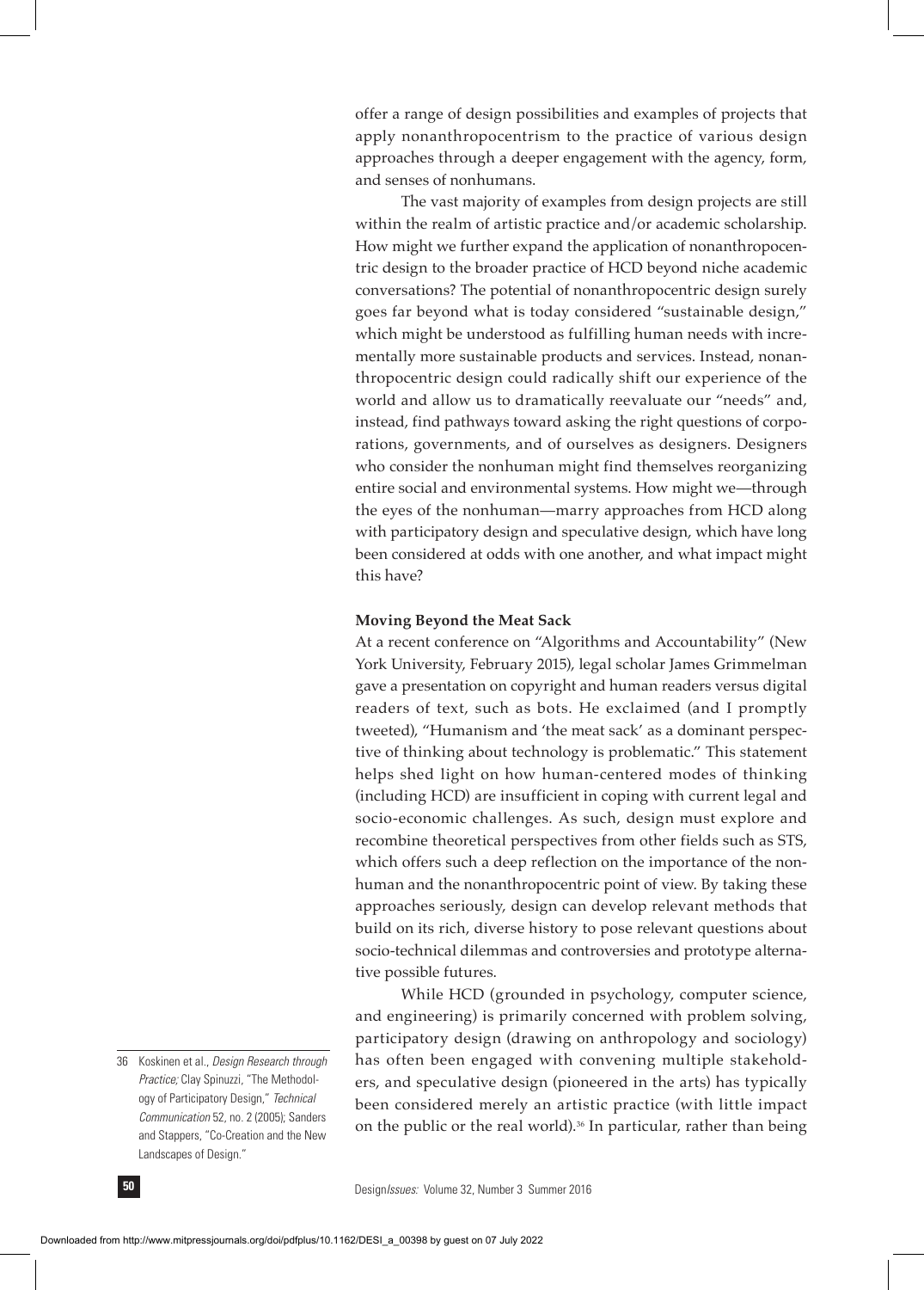solution-oriented, design practices rooted in the arts, such as speculative design, critical design, critical making, and design fiction, offer great potential to broaden the scope of engagement with notions like the nonhuman because of their imaginative and rigorous ability to defy the constraints of a typical design brief. $37$ These approaches need not be consigned to elitist exhibitions that lack political impact or naive depictions of utopias and dystopias that invoke humor or terror for the purpose of raising questions about emerging phenomenon but also serve to reproduce the fears of the designers themselves (based on their race, class, gender, sexuality, and/or ability). $38$  Rather, they might be reconceived of a practical ways of engaging the public and stakeholders in reimagining their cities.

These disciplinary differences are often treated as scholarly cults that show one's belief in a particular world view. But as Latour's 2003 lecture at the Center for Religion and Media at New York University exclaimed, "If the Gods Are at War, What Are the Peace Conditions?"39 How does HCD move beyond its preoccupation with needs and solutions, how does participatory design know when not to engage stakeholders, and how does speculative design get out of the gallery? These various kinds of design practices need not be completely in opposition even though they often reside in different universities, schools, and academic departments.

In decentering the human, it is possible to rethink the disciplinary boundaries between these design traditions and create new points of connection and tension. One point of connection that runs across many distinct design practices is the emphasis on an experiment, prototype, or demonstration of a particular idea. These prototypes are often physical and promote a material deliberation with concepts and ideas that might not otherwise be apparent. Although there is currently an evangelism about demos that has been critiqued as a product of Silicon Valley solutionism that enforces an "entrepreneurial citizenship," prototypes have a long history as symbolic objects.<sup>40</sup>

In a recent essay, Fred Turner discusses the ways current prototypes, such as models of software and devices, make a "possible future visible."41 According to his definition:

the material, technical and organizational elements of prototypes are always also potentially symbolic. Advocates within an engineering firm or a political campaign can turn them into stories. Outsiders, such as journalists, can also take them up and turn them into the elements of national or even global memes. In each case, particular sociotechnical configurations become available as potential visions of a larger and presumably better way of organizing society as a whole.

- 37 Dunne and Raby, *Speculative Everything;* Matt Ratto, "Open Design and Critical Making," in *Open Design Now: Why Design Cannot Remain Exclusive,* P. Atkinson, M. Avital, B. Mau, R. Ramakers, and C. Hummels, eds. (Amsterdam: BIS Publishers, 2011); Julian Bleecker, "Design Fiction: A Short Essay on Design, Science, Fact and Fiction," (2009), www. nearfuturelaboratory.com/2009/03/17/ design-fiction-a-short-essay-on-designscience-fact-and-fiction/
- 38 Carl DiSalvo, "Spectacles and Tropes: Speculative Design and Contemporary Food Cultures," *Fibreculture Journal*, no. 20 (2012); Luiza Prado de O. Martins, "Privilege and Oppression: Towards a Feminist Speculative Design," in *Design Research Society* (Umea, Sweden, 2014).
- 39 See http://www.crmnyu.org/event/1353/ (accessed July 1, 2015).
- 40 Lilly Irani, "Hackathons and the Making of Entrepreneurial Citizenship," *Science, Technology & Human Values* (2015).
- 41 Fred Turner, "Prototypes," *Culture Digitally* (2014).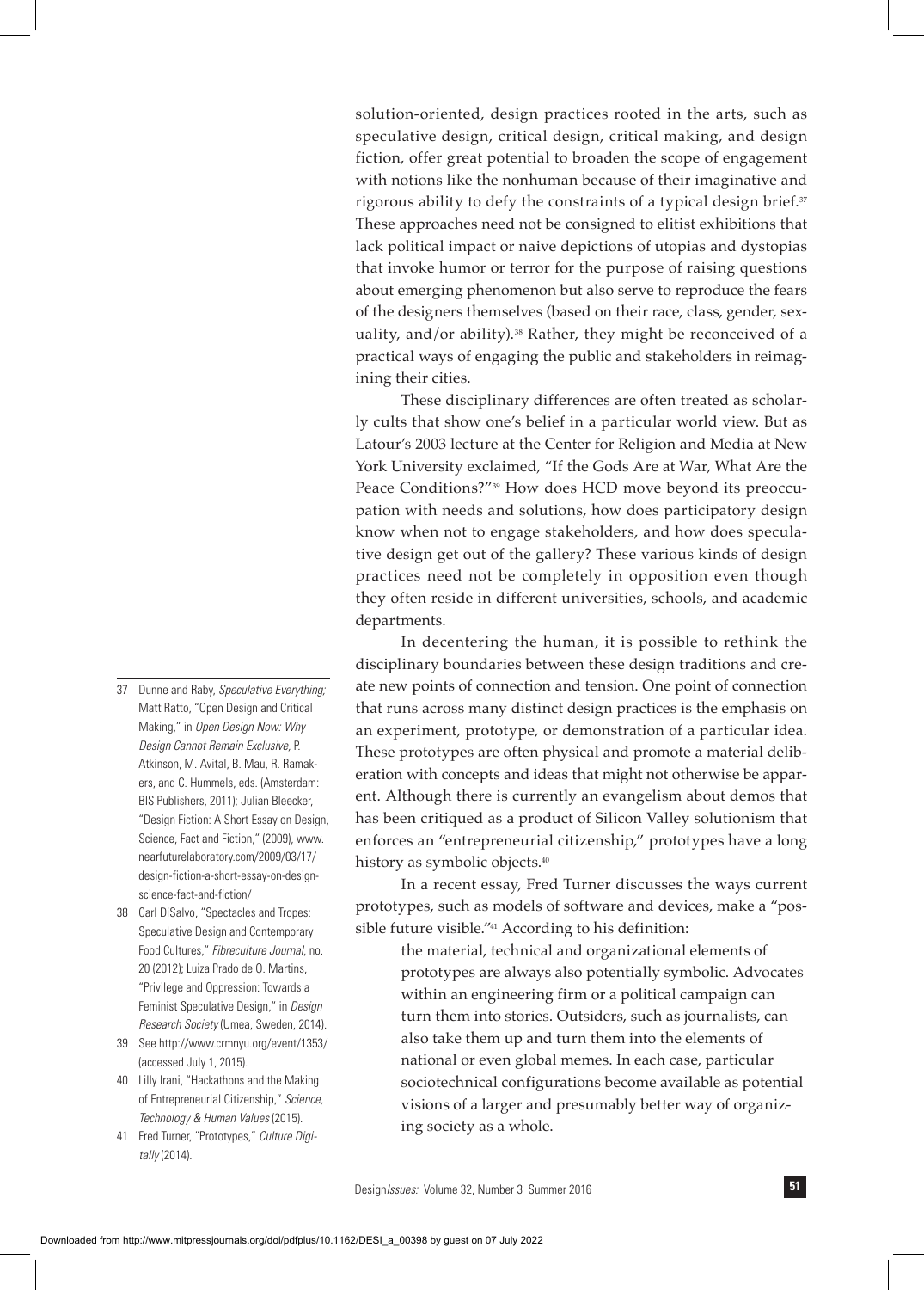- - Downloaded from http://www.mitpressjournals.org/doi/pdfplus/10.1162/DESI\_a\_00398 by guest on 07 July 2022
- 
- 42 David Stark and Verena Paravel, "Powerpoint in Public: Digital Technologies and the New Morphology of Demonstration," *Theory, Culture & Society* 25, no. 5 (2008): 31.
- 43 Alan Galey and Stan Ruecker, "How a Prototype Argues," *Literary and Linguistic Computing* 25, no. 4 (2010).
- 44 Denisa Kera, "On Prototypes: Should We Eat Mao's Pear, Sail Saint-Exupéry's Boat, Drink with Heidegger's Pitcher or Use Nietzsche's Hammer to Respond to the Crisis?," in *Pedagogies of Disaster,* Vincent WJ van Gerven Oei, Nico Jenkins, and Adam Staley Groves, eds. (Brooklyn, NY: Punctum Books, 2013).
- 45 Carl DiSalvo, *Adversarial Design* (Cambridge, MA: MIT Press, 2012); Per-Anders Hillgren, Anna Seravalli, and Anders Emilson, "Prototyping and Infrastructuring in Design for Social Innovation," *CoDesign* 7, nos. 3–4 (2011); Thomas Markussen, "The Disruptive Aesthetics of Design Activism: Enacting Design between Art and Politics," *Design Issues*  29, no. 1 (Winter 2013); Ramia Mazé, "Forms and Politics of Design Futures," in *Ethnographies of the Possible* (Aarhus, Denmark: Research Network for Design Anthropology, 2014); Chantal Mouffe, "Pluralism, Dissensus and Democratic Citizenship," *II Seminário internacional educação intercultural, gênero e movimentos sociais. Identidade, diferença, mediações* [II International Seminar intercultural education, gender and social movements. Identity, difference, mediations] (2003).
- 46 L. Forlano and M. Halpern, "Reimagining Work: Entanglements and Frictions around Future of Work Narratives," *Fibreculture,* no. 25 (2015); Laura Forlano and Anijo Mathew, "From Design Fiction to Design Friction: Speculative and Participatory Design of Values-Embedded Urban Technology," *Journal of Urban Technology* 21, no. 4 (2014).

He links prototypes with the historical relationship between Puritan teleology and scientific progress in the use of types and typologies that can mobilize a particular rhetoric, such as techno-determinism. He asks us to consider how prototypes summon the past and foreshadow particular futures, embed particular teleologies, and become mobilized in narratives about the world as well as for whom and for what purposes they are invoked.

Stark and Paravel illustrated the socio-technical nature of complex policy decisions by analyzing the ways architects use demonstrations—in this case, digital images of postcards of future city skylines, performed and circulated as slide decks—that include their proposed buildings as ways of constructing an argument for investing in their projects.<sup>42</sup> They write:

In an era when policy decisions involve complex technical questions, demonstrations are as likely to marshal charts, figures, models and simulations as to mobilize popular movements in the street. To be clear, people still go to demonstrations; but political demonstrations are not confined to the massing of bodies in public settings.

As such, demonstrations function as a kind of prototype with which to communicate and argue on behalf of particular kinds of possible futures. Prototypes embed complex socio-technical arguments and ideas and can be used to raise critical questions around emerging phenomenon that are not (yet) well understood.<sup>43</sup> Kera traces a history of the philosophy of science to argue that prototypes allow for the "convergence between philosophy and design and connect the creative practices of thinking and doing," through an analysis of the material practices of hackerspaces and DIY bio labs.44 In a participatory design setting, prototypes can also be used to expose dissensus, debate, adversarial positions, and acknowledge differences.45

In attempting to create situations in which some of these theoretical and methodological challenges can be worked out, my research and teaching has focused on the combination of codesign and critical design at public workshops on complex sociotechnical issues such as urban technology and the future of work.<sup>46</sup> For example, the Reimagining Work workshop challenged labor activists to consider the ways they might have greater engagement with the values embedded in technologies, such as just-in-time scheduling, crowdwork, and sharing economy platforms such as Amazon Mechanical Turk and Uber. Other scholars have drawn on fostering speculative conversations among stakeholders about the alternative possible futures of their cities. For example, Marshall

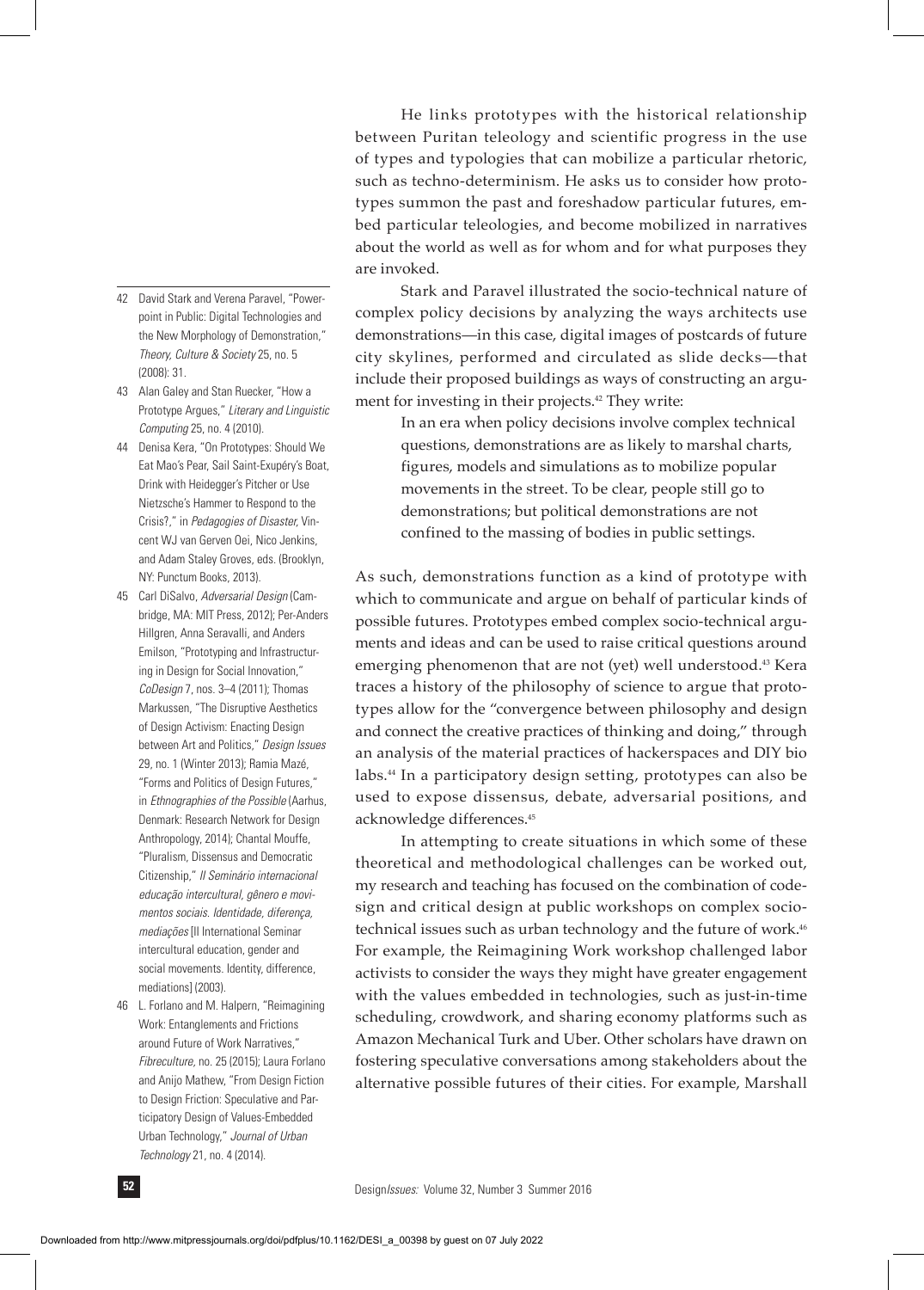Brown uses an approach called "scenariograms," which are short, experimental videos, to critically reflect on the nature of architecture and urban space in a way that other architectural tools and methods cannot. According to Brown:

Rather than positing single solutions or confirming desired futures, the scenariograms generate a field of plausible futures for the site that speak to a range of civic, cultural, and political audiences. . . . It surpasses the current conception of urban design as a continuous line of desires, causes, and effects represented through still images and artifacts. Instead, the future is conceptualized as a navigable scenario space of expanding possibilities. The alternative worlds of the scenariograms leverage the power of time, motion and storytelling to construct an urban imagination with the flexibility to embrace the volatility and uncertainty inherent in urban contexts.<sup>47</sup>

Similarly, graduate students in my Networked Cities and Networked Objects courses have used participatory design and critical design to foster discussions about the socio-cultural and political attitudes around cultured meat and create a game called Critical Loop about ethics, values, and responsibility related to the Internet of things.48 These design investigations of socio-technical systems and collaborative citymaking require more nuanced theoretical underpinnings than those offered by HCD. Instead, they require that we decenter the human to consider the agency of nonhumans in the context of the anthropocene. Furthermore, participatory and speculative design can be useful in terms of removing the traditional constraints of HCD (particularly those around viability as it is currently defined by a business need to achieve the bottom line) and, instead, introducing considerations of ethics, values, responsibility, and accountability. Yet these practices must be taken seriously not as purely scholarly or artistic practice but rather as a pathway toward the creation of relevant design methods for socio-technical complexity in the midst of economic and environmental crises.

### **Conclusion**

What is the role of designers in collaborative citymaking? This essay argues that socio-technical systems are the site of politics, values, and ethics where cities are being made. As such, it is increasingly important for the field of design to find ways to move beyond human needs and the human experience of the world, particularly in light of environmental and economic crisis. One way of evolving design methodologies is to decenter

- 47 Marshall Brown, "Scenariograms: A Video Technique for Visionary Urbanism" (2014), 1.
- 48 Mabel Chan et al., "Meat Up," (2014) http://www.core77designawards. com/2014/recipients/meat/ (accessed June 22, 2015); https://www.id.iit. edu/projects/critical-loop (accessed June 22, 2015).